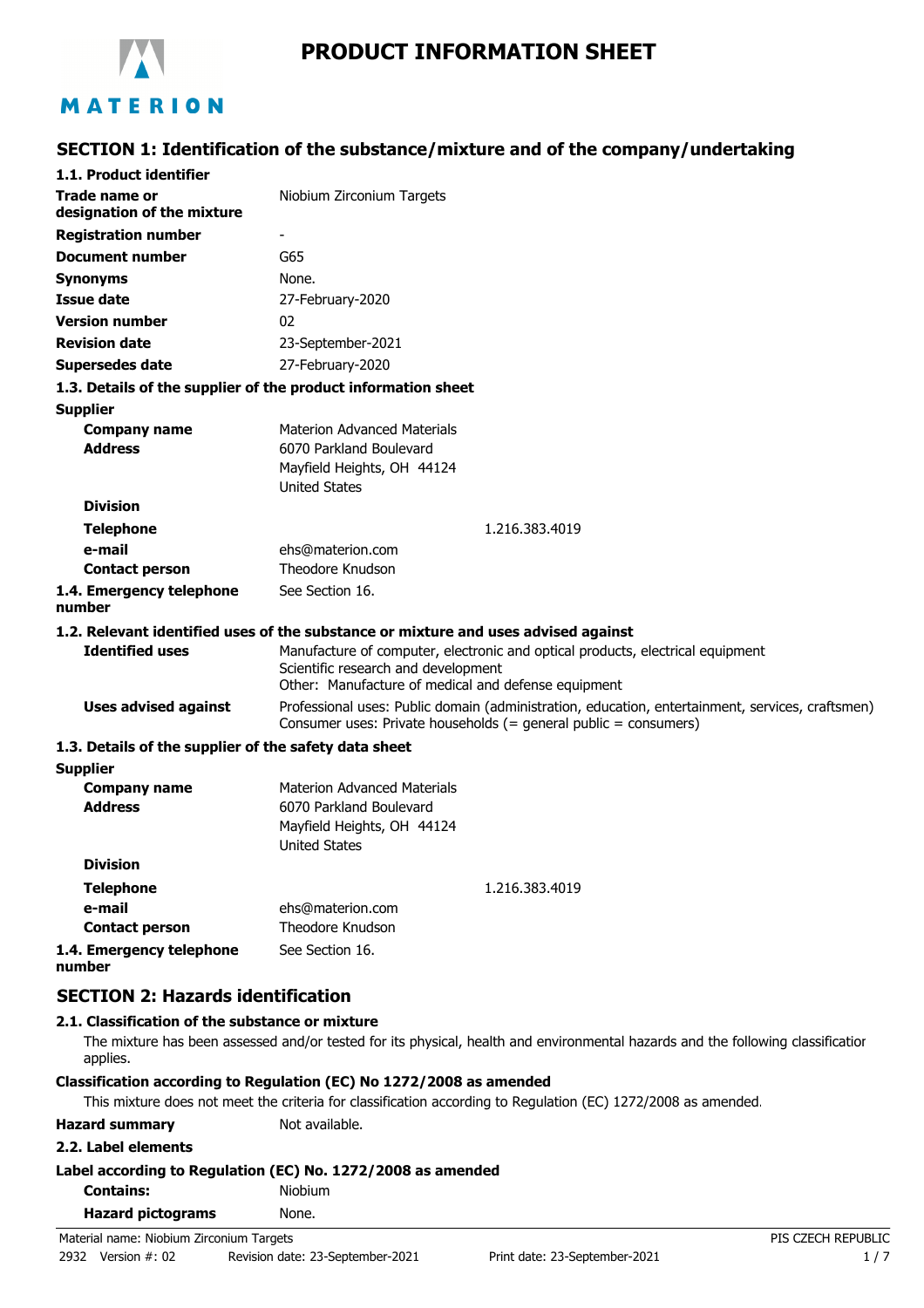| Signal word                       | None.                                                                                                                                                                                                                                                                 |
|-----------------------------------|-----------------------------------------------------------------------------------------------------------------------------------------------------------------------------------------------------------------------------------------------------------------------|
| <b>Hazard statements</b>          | The material as sold in solid form is generally not considered hazardous. However, if the process<br>involves grinding, melting, cutting or any other process that causes a release of dust or fumes,<br>hazardous levels of airborne particulate could be generated. |
| <b>Precautionary statements</b>   |                                                                                                                                                                                                                                                                       |
| <b>Prevention</b>                 | Observe good industrial hygiene practices.                                                                                                                                                                                                                            |
| <b>Response</b>                   | Wash hands after handling.                                                                                                                                                                                                                                            |
| <b>Storage</b>                    | Store away from incompatible materials.                                                                                                                                                                                                                               |
| <b>Disposal</b>                   | Dispose of waste and residues in accordance with local authority requirements.                                                                                                                                                                                        |
| Supplemental label<br>information | For further information, please contact the Product Stewardship Department at $+1.216.383.4019$ .                                                                                                                                                                     |
| 2.3. Other hazards                | Not a PBT or vPvB substance or mixture.                                                                                                                                                                                                                               |

# **SECTION 3: Composition/information on ingredients**

#### **3.2. Mixtures**

**General information**

| <b>Chemical name</b> | $\frac{0}{0}$            | No.                    | CAS-No. / EC REACH Registration No. Index No. |   | <b>Notes</b> |
|----------------------|--------------------------|------------------------|-----------------------------------------------|---|--------------|
| <b>Niobium</b>       | $45 - 55$                | 7440-03-1<br>231-113-5 | -                                             | - |              |
|                      | <b>Classification: -</b> |                        |                                               |   |              |

Other components below reportable levels 45 - 55

## **SECTION 4: First aid measures**

**General information**

Ensure that medical personnel are aware of the material(s) involved, and take precautions to protect themselves.

### **4.1. Description of first aid measures**

| <b>Inhalation</b>                                                                        | Move to fresh air. Call a physician if symptoms develop or persist.                      |
|------------------------------------------------------------------------------------------|------------------------------------------------------------------------------------------|
| <b>Skin contact</b>                                                                      | Wash off with soap and water. Get medical attention if irritation develops and persists. |
| Eye contact                                                                              | Rinse with water. Get medical attention if irritation develops and persists.             |
| <b>Ingestion</b>                                                                         | Rinse mouth. Get medical attention if symptoms occur.                                    |
| 4.2. Most important<br>symptoms and effects, both<br>acute and delayed                   | Exposure may cause temporary irritation, redness, or discomfort.                         |
| 4.3. Indication of any<br>immediate medical attention<br>and special treatment<br>needed | Treat symptomatically.                                                                   |

# **SECTION 5: Firefighting measures**

| <b>General fire hazards</b>                                                                | No unusual fire or explosion hazards noted.                                                                                                                 |
|--------------------------------------------------------------------------------------------|-------------------------------------------------------------------------------------------------------------------------------------------------------------|
| 5.1. Extinguishing media<br>Suitable extinguishing<br>media                                | Dry powder. Dry sand.                                                                                                                                       |
| Unsuitable extinguishing<br>media                                                          | Water.                                                                                                                                                      |
| 5.2. Special hazards arising<br>from the substance or<br>mixture                           | This product is not flammable.                                                                                                                              |
| 5.3. Advice for firefighters<br><b>Special protective</b><br>equipment for<br>firefighters | Wear suitable protective equipment.                                                                                                                         |
| <b>Special firefighting</b><br>procedures                                                  | Use standard firefighting procedures and consider the hazards of other involved materials.                                                                  |
| <b>Specific methods</b>                                                                    | Move containers from fire area if you can do so without risk. Use standard firefighting procedures<br>and consider the hazards of other involved materials. |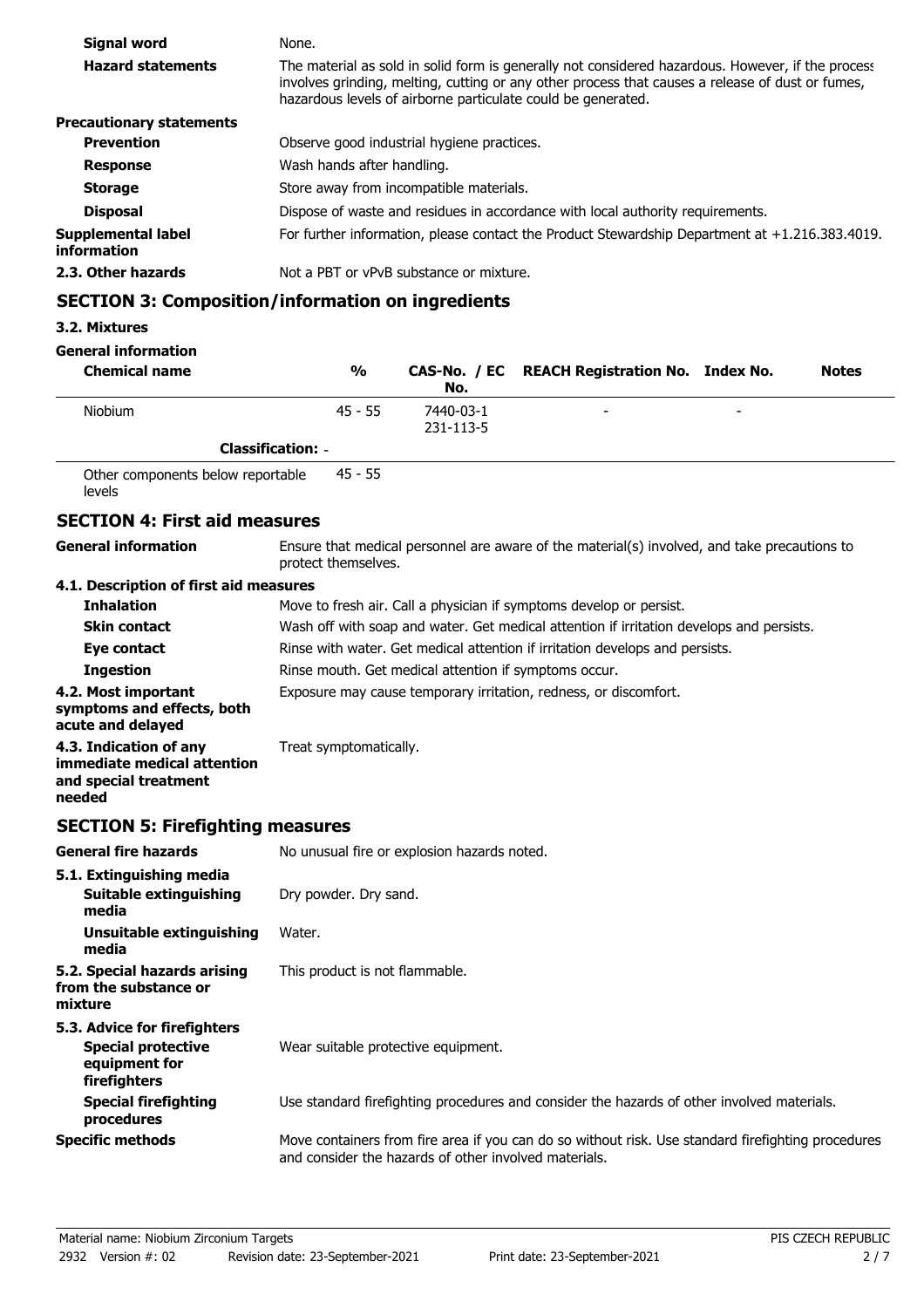### **SECTION 6: Accidental release measures**

|                                                                   | 6.1. Personal precautions, protective equipment and emergency procedures                               |
|-------------------------------------------------------------------|--------------------------------------------------------------------------------------------------------|
| For non-emergency<br>personnel                                    | Keep unnecessary personnel away. For personal protection, see section 8 of the PIS.                    |
| For emergency<br>responders                                       | Keep unnecessary personnel away. Use personal protection recommended in Section 8 of the PIS.          |
| 6.2. Environmental<br>precautions                                 | Avoid discharge into drains, water courses or onto the ground.                                         |
| 6.3. Methods and material for<br>containment and cleaning up      | Stop the flow of material, if this is without risk. Following product recovery, flush area with water. |
| 6.4. Reference to other<br>sections                               | For personal protection, see section 8 of the PIS. For waste disposal, see section 13 of the PIS.      |
| $CFATTAH$ , $H_{\text{max}}$ , $H_{\text{max}}$ , $A$ , $A$ , $A$ |                                                                                                        |

### **SECTION 7: Handling and storage**

| 7.1. Precautions for safe<br>handling                                          | Observe good industrial hygiene practices.                          |
|--------------------------------------------------------------------------------|---------------------------------------------------------------------|
| 7.2. Conditions for safe<br>storage, including any<br><i>incompatibilities</i> | Store away from incompatible materials (see Section 10 of the PIS). |
| 7.3. Specific end use(s)                                                       | Not available.                                                      |

### **SECTION 8: Exposure controls/personal protection**

| 8.1. Control parameters                              |                                                                                                                                                                                                                                                                                                                                                                    |
|------------------------------------------------------|--------------------------------------------------------------------------------------------------------------------------------------------------------------------------------------------------------------------------------------------------------------------------------------------------------------------------------------------------------------------|
| <b>Occupational exposure limits</b>                  | No exposure limits noted for ingredient(s).                                                                                                                                                                                                                                                                                                                        |
| <b>Biological limit values</b>                       | No biological exposure limits noted for the ingredient(s).                                                                                                                                                                                                                                                                                                         |
| <b>Recommended monitoring</b><br>procedures          | Follow standard monitoring procedures.                                                                                                                                                                                                                                                                                                                             |
| Derived no effect levels<br>(DNELs)                  | Not available.                                                                                                                                                                                                                                                                                                                                                     |
| <b>Predicted no effect</b><br>concentrations (PNECs) | Not available.                                                                                                                                                                                                                                                                                                                                                     |
| 8.2. Exposure controls                               |                                                                                                                                                                                                                                                                                                                                                                    |
| <b>Appropriate engineering</b><br>controls           | Good general ventilation should be used. Ventilation rates should be matched to conditions. If<br>applicable, use process enclosures, local exhaust ventilation, or other engineering controls to<br>maintain airborne levels below recommended exposure limits. If exposure limits have not been<br>established, maintain airborne levels to an acceptable level. |
|                                                      | Individual protection measures, such as personal protective equipment                                                                                                                                                                                                                                                                                              |
| <b>General information</b>                           | Personal protection equipment should be chosen according to the CEN standards and in discussion<br>with the supplier of the personal protective equipment.                                                                                                                                                                                                         |
| <b>Eye/face protection</b>                           | Wear approved safety glasses, goggles, face shield and/or welder's helmet when risk of eye injury<br>is present, particularly during operations that generate dust, mist or fume.                                                                                                                                                                                  |
| <b>Skin protection</b>                               |                                                                                                                                                                                                                                                                                                                                                                    |
| - Hand protection                                    | Wear gloves to prevent metal cuts and skin abrasions during handling.                                                                                                                                                                                                                                                                                              |
| - Other                                              | Wear suitable protective clothing.                                                                                                                                                                                                                                                                                                                                 |
| <b>Respiratory protection</b>                        | In case of insufficient ventilation, wear suitable respiratory equipment.                                                                                                                                                                                                                                                                                          |
| <b>Thermal hazards</b>                               | Wear appropriate thermal protective clothing, when necessary.                                                                                                                                                                                                                                                                                                      |
| <b>Hygiene measures</b>                              | Always observe good personal hygiene measures, such as washing after handling the material and<br>before eating, drinking, and/or smoking. Routinely wash work clothing and protective equipment to<br>remove contaminants.                                                                                                                                        |
| <b>Environmental exposure</b><br>controls            | Good general ventilation should be used. Ventilation rates should be matched to conditions. If<br>applicable, use process enclosures, local exhaust ventilation, or other engineering controls to<br>maintain airborne levels below recommended exposure limits. If exposure limits have not been<br>established, maintain airborne levels to an acceptable level. |

### **SECTION 9: Physical and chemical properties**

### **9.1. Information on basic physical and chemical properties**

| Appearance            |               |
|-----------------------|---------------|
| <b>Physical state</b> | Solid.        |
| Form                  | Solid.        |
| Colour                | Grayish-white |
|                       |               |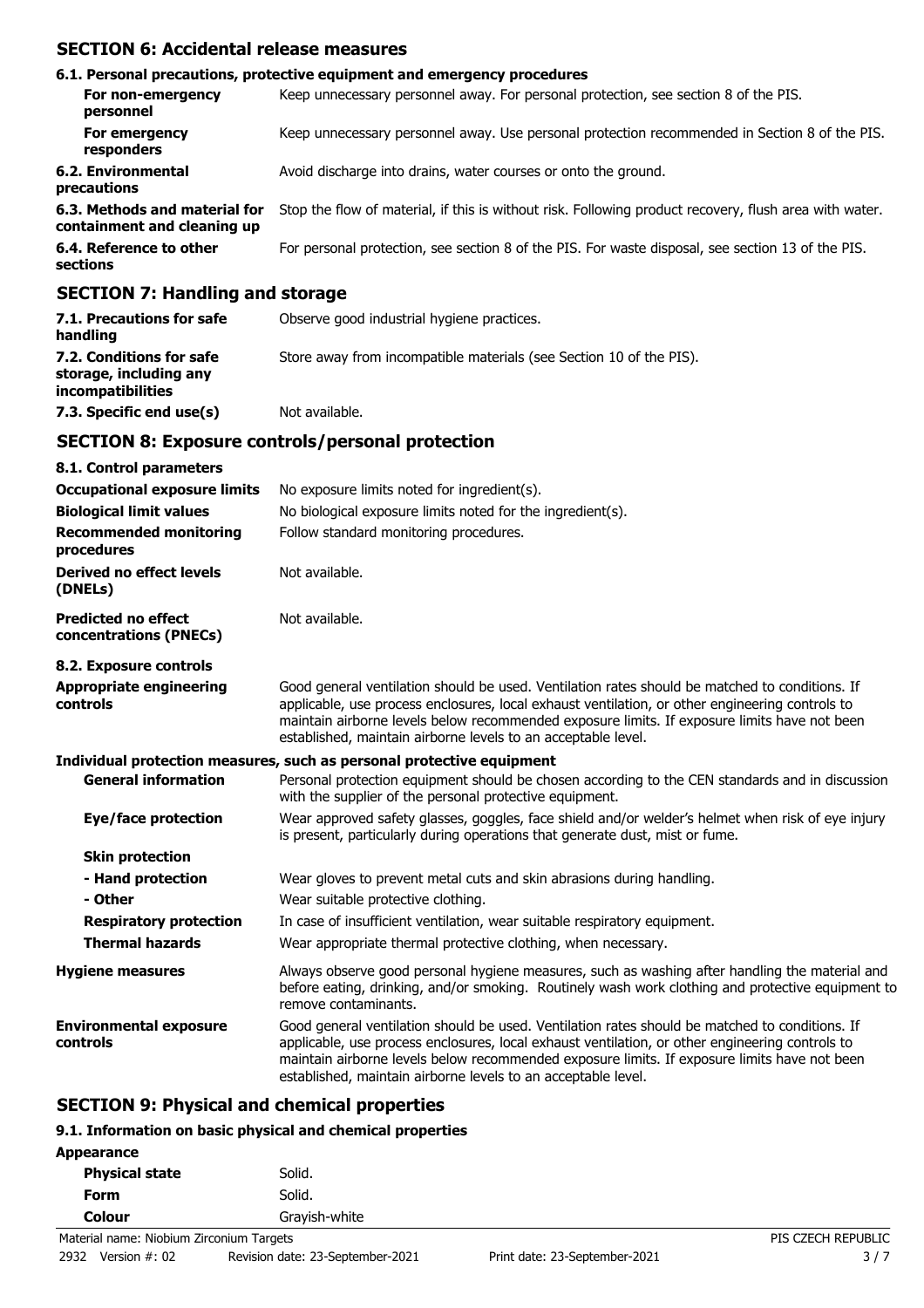| <b>Odour</b>                                         | None.                                                    |
|------------------------------------------------------|----------------------------------------------------------|
| <b>Odour threshold</b>                               | Not applicable.                                          |
| pH                                                   | Not applicable.                                          |
| <b>Melting point/freezing point</b>                  | 1857 °C (3374,6 °F) estimated / Not applicable.          |
| <b>Initial boiling point and</b><br>boiling range    | Not applicable.                                          |
| <b>Flash point</b>                                   | Not applicable.                                          |
| <b>Evaporation rate</b>                              | Not applicable.                                          |
| <b>Flammability (solid, gas)</b>                     | None known.                                              |
| <b>Upper/lower flammability or explosive limits</b>  |                                                          |
| Flammability limit - lower Not applicable.<br>(%)    |                                                          |
| <b>Flammability limit - lower</b><br>(%) temperature | Not applicable.                                          |
| <b>Flammability limit -</b><br>upper (%)             | Not applicable.                                          |
| <b>Flammability limit -</b><br>upper (%) temperature | Not applicable.                                          |
| <b>Explosive limit - lower (</b><br>%)               | Not applicable.                                          |
| <b>Explosive limit - lower (</b><br>%) temperature   | Not applicable.                                          |
| <b>Explosive limit - upper</b><br>(%)                | Not applicable.                                          |
| <b>Explosive limit - upper (</b><br>%) temperature   | Not applicable.                                          |
| <b>Vapour pressure</b>                               | Not applicable.                                          |
| <b>Vapour density</b>                                | Not applicable.                                          |
| <b>Relative density</b>                              | Not applicable.                                          |
| Solubility(ies)                                      |                                                          |
| Solubility (water)                                   | Insoluble.                                               |
| <b>Partition coefficient</b><br>(n-octanol/water)    | Not applicable.                                          |
| <b>Auto-ignition temperature</b>                     | Not applicable.                                          |
| <b>Decomposition temperature</b>                     | Not applicable.                                          |
| <b>Viscosity</b>                                     | Not applicable.                                          |
| <b>Explosive properties</b>                          | Not explosive.                                           |
| <b>Oxidising properties</b>                          | Not oxidising.                                           |
| 9.2. Other information                               |                                                          |
| <b>Density</b>                                       | Not applicable.                                          |
| <b>SECTION 10: Stability and reactivity</b>          |                                                          |
| 10.1. Reactivity                                     | The product is stable and non-reactive under normal cond |

| CFATTAN 144. T 11111 11111                  |                                                                                               |
|---------------------------------------------|-----------------------------------------------------------------------------------------------|
| 10.6. Hazardous<br>decomposition products   | No hazardous decomposition products are known.                                                |
| 10.5. Incompatible materials                | Strong oxidising agents.                                                                      |
| 10.4. Conditions to avoid                   | Contact with incompatible materials.                                                          |
| 10.3. Possibility of hazardous<br>reactions | No dangerous reaction known under conditions of normal use.                                   |
| 10.2. Chemical stability                    | Material is stable under normal conditions.                                                   |
| 10.1. Reactivity                            | The product is stable and non-reactive under normal conditions of use, storage and transport. |

### **SECTION 11: Toxicological information**

| <b>General information</b>               | Occupational exposure to the substance or mixture may cause adverse effects. |
|------------------------------------------|------------------------------------------------------------------------------|
| Information on likely routes of exposure |                                                                              |
| <b>Inhalation</b>                        | No adverse effects due to inhalation are expected.                           |
| <b>Skin contact</b>                      | No adverse effects due to skin contact are expected.                         |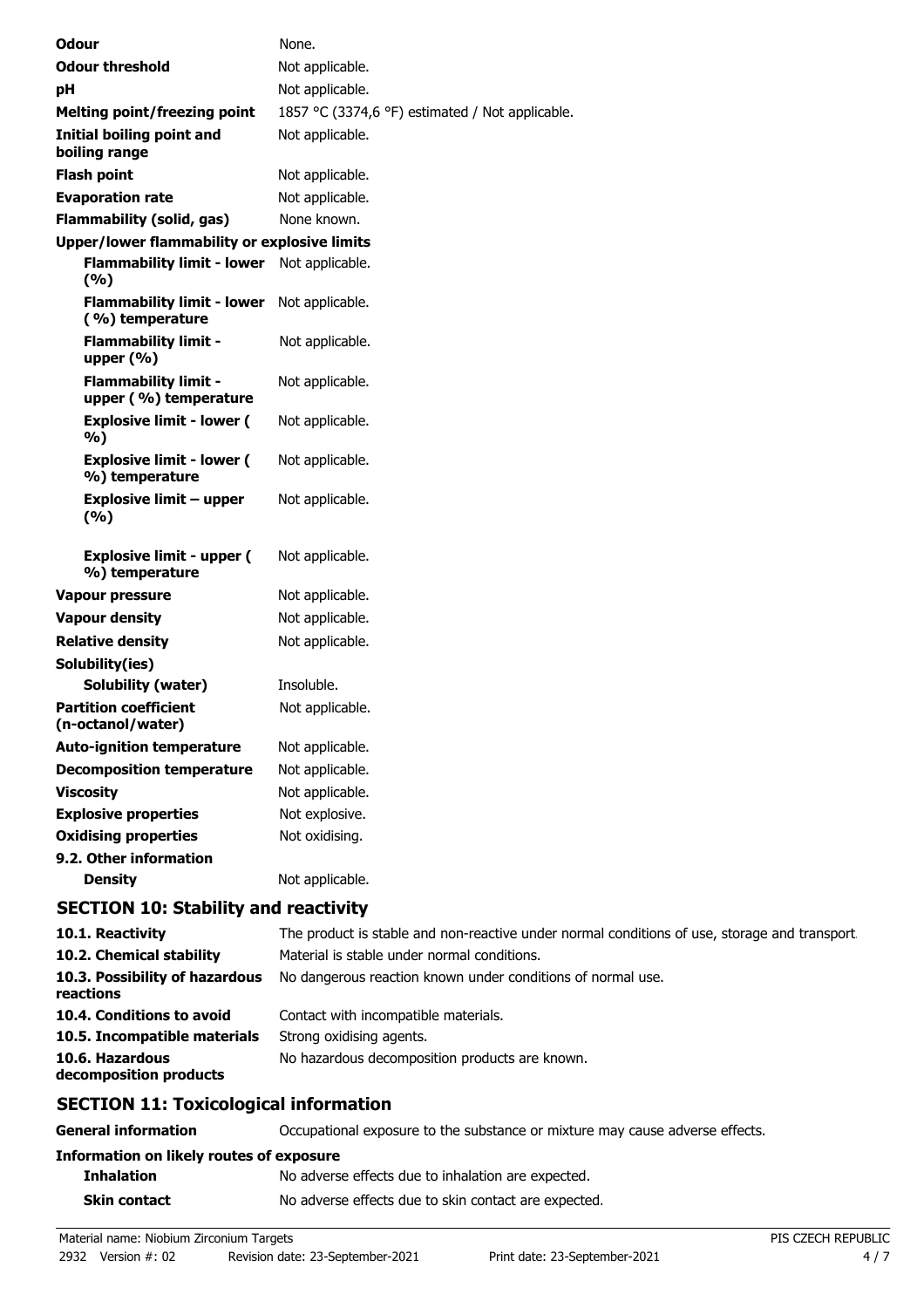| Eye contact                                                | Not relevant, due to the form of the product. |
|------------------------------------------------------------|-----------------------------------------------|
| <b>Ingestion</b>                                           | Expected to be a low ingestion hazard.        |
| <b>Symptoms</b>                                            | None known.                                   |
| 11.1. Information on toxicological effects                 |                                               |
| <b>Acute toxicity</b>                                      | None known.                                   |
| <b>Skin corrosion/irritation</b>                           | Not likely, due to the form of the product.   |
| Serious eye damage/eye<br>irritation                       | Not likely, due to the form of the product.   |
| <b>Respiratory sensitisation</b>                           | Not a respiratory sensitizer.                 |
| <b>Skin sensitisation</b>                                  | Not a skin sensitiser.                        |
| <b>Germ cell mutagenicity</b>                              | Not classified.                               |
| Carcinogenicity                                            | Not classified.                               |
| <b>Reproductive toxicity</b>                               | Not classified.                               |
| <b>Specific target organ toxicity</b><br>- single exposure | Not classified.                               |
| Specific target organ toxicity<br>- repeated exposure      | Not classified.                               |
| <b>Aspiration hazard</b>                                   | Not an aspiration hazard.                     |
| Mixture versus substance<br>information                    | No information available.                     |
| <b>Other information</b>                                   | Not available.                                |

# **SECTION 12: Ecological information**

| 12.1. Toxicity                                            | The product is not classified as environmentally hazardous. However, this does not exclude the<br>possibility that large or frequent spills can have a harmful or damaging effect on the environment. |
|-----------------------------------------------------------|-------------------------------------------------------------------------------------------------------------------------------------------------------------------------------------------------------|
| 12.2. Persistence and<br>degradability                    | No data is available on the degradability of any ingredients in the mixture.                                                                                                                          |
| 12.3. Bioaccumulative<br>potential                        | No data available.                                                                                                                                                                                    |
| <b>Partition coefficient</b><br>n-octanol/water (log Kow) | Not available.                                                                                                                                                                                        |
| <b>Bioconcentration factor (BCF)</b>                      | Not available.                                                                                                                                                                                        |
| 12.4. Mobility in soil                                    | No data available.                                                                                                                                                                                    |
| 12.5. Results of PBT and<br>vPvB assessment               | Not a PBT or vPvB substance or mixture.                                                                                                                                                               |
| 12.6. Other adverse effects                               | No other adverse environmental effects (e.g. ozone depletion, photochemical ozone creation<br>potential, endocrine disruption, global warming potential) are expected from this component.            |

# **SECTION 13: Disposal considerations**

#### **13.1. Waste treatment methods**

| <b>Residual waste</b>                  | Dispose of in accordance with local regulations. Empty containers or liners may retain some product<br>residues. This material and its container must be disposed of in a safe manner (see: Disposal<br>instructions). |
|----------------------------------------|------------------------------------------------------------------------------------------------------------------------------------------------------------------------------------------------------------------------|
| <b>Contaminated packaging</b>          | Since emptied containers may retain product residue, follow label warnings even after container is<br>emptied. Empty containers should be taken to an approved waste handling site for recycling or<br>disposal.       |
| <b>EU waste code</b>                   | The Waste code should be assigned in discussion between the user, the producer and the waste<br>disposal company.                                                                                                      |
| <b>Disposal</b><br>methods/information | Collect and reclaim or dispose in sealed containers at licensed waste disposal site.                                                                                                                                   |
| <b>Special precautions</b>             | Dispose in accordance with all applicable regulations.                                                                                                                                                                 |

## **SECTION 14: Transport information**

### **ADR**

14.1. - 14.6.: Not regulated as dangerous goods.

### **RID**

14.1. - 14.6.: Not regulated as dangerous goods.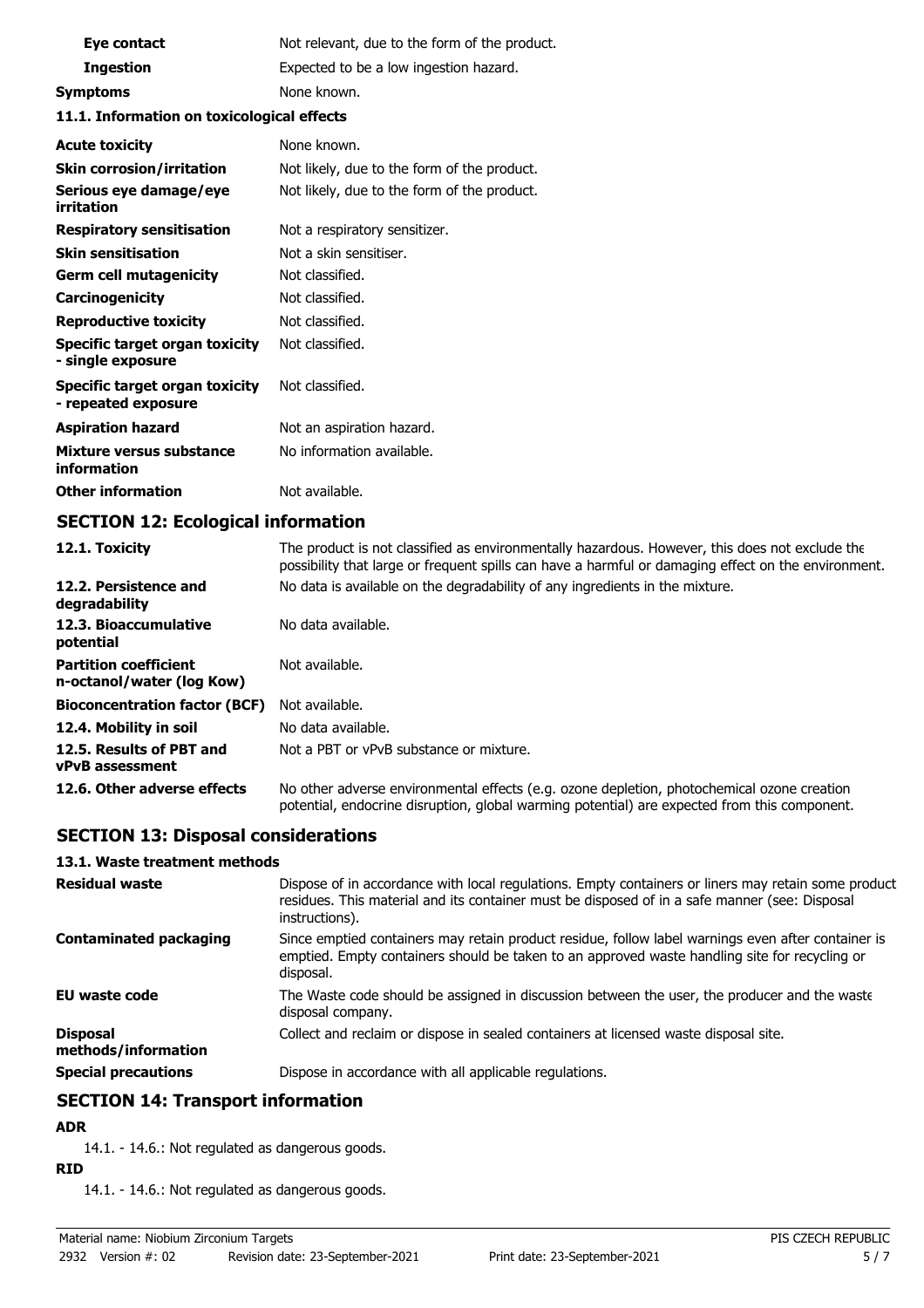### **ADN**

14.1. - 14.6.: Not regulated as dangerous goods.

**IATA**

14.1. - 14.6.: Not regulated as dangerous goods.

### **IMDG**

14.1. - 14.6.: Not regulated as dangerous goods.

# **SECTION 15: Regulatory information**

#### **15.1. Safety, health and environmental regulations/legislation specific for the substance or mixture**

### **EU regulations**

**Regulation (EC) No. 1005/2009 on substances that deplete the ozone layer, Annex I and II, as amended** Not listed.

**Regulation (EU) 2019/1021 On persistent organic pollutants (recast), as amended**

Not listed.

**Regulation (EU) No. 649/2012 concerning the export and import of dangerous chemicals, Annex I, Part 1 as amended**

Not listed.

**Regulation (EU) No. 649/2012 concerning the export and import of dangerous chemicals, Annex I, Part 2 as amended**

Not listed.

**Regulation (EU) No. 649/2012 concerning the export and import of dangerous chemicals, Annex I, Part 3 as amended**

Not listed.

**Regulation (EU) No. 649/2012 concerning the export and import of dangerous chemicals, Annex V as amended** Not listed.

**Regulation (EC) No. 166/2006 Annex II Pollutant Release and Transfer Registry, as amended** Not listed.

**Regulation (EC) No. 1907/2006, REACH Article 59(10) Candidate List as currently published by ECHA** Not listed.

#### **Authorisations**

**Regulation (EC) No. 1907/2006, REACH Annex XIV Substances subject to authorization, as amended** Not listed.

#### **Restrictions on use**

**Regulation (EC) No. 1907/2006, REACH Annex XVII Substances subject to restriction on marketing and use as amended**

Not listed.

**Directive 2004/37/EC: on the protection of workers from the risks related to exposure to carcinogens and mutagens at work, as amended.**

Not listed.

#### **Other EU regulations**

|                                     | Directive 2012/18/EU on major accident hazards involving dangerous substances, as amended                           |
|-------------------------------------|---------------------------------------------------------------------------------------------------------------------|
| Not listed.                         |                                                                                                                     |
| <b>Other regulations</b>            | The product is classified and labelled in accordance with Regulation (EC) 1272/2008 (CLP<br>Regulation) as amended. |
| <b>National regulations</b>         | Follow national regulation for work with chemical agents in accordance with Directive 98/24/EC, as<br>amended.      |
| 15.2. Chemical safety<br>assessment | No Chemical Safety Assessment has been carried out.                                                                 |

### **SECTION 16: Other information**

| <b>List of abbreviations</b>                                                           | Not available.                                                                                                                             |
|----------------------------------------------------------------------------------------|--------------------------------------------------------------------------------------------------------------------------------------------|
| <b>References</b>                                                                      | Not available.                                                                                                                             |
| <b>Information on evaluation</b><br>method leading to the<br>classification of mixture | The classification for health and environmental hazards is derived by a combination of calculation<br>methods and test data, if available. |
| <b>Training information</b>                                                            | Follow training instructions when handling this material.                                                                                  |